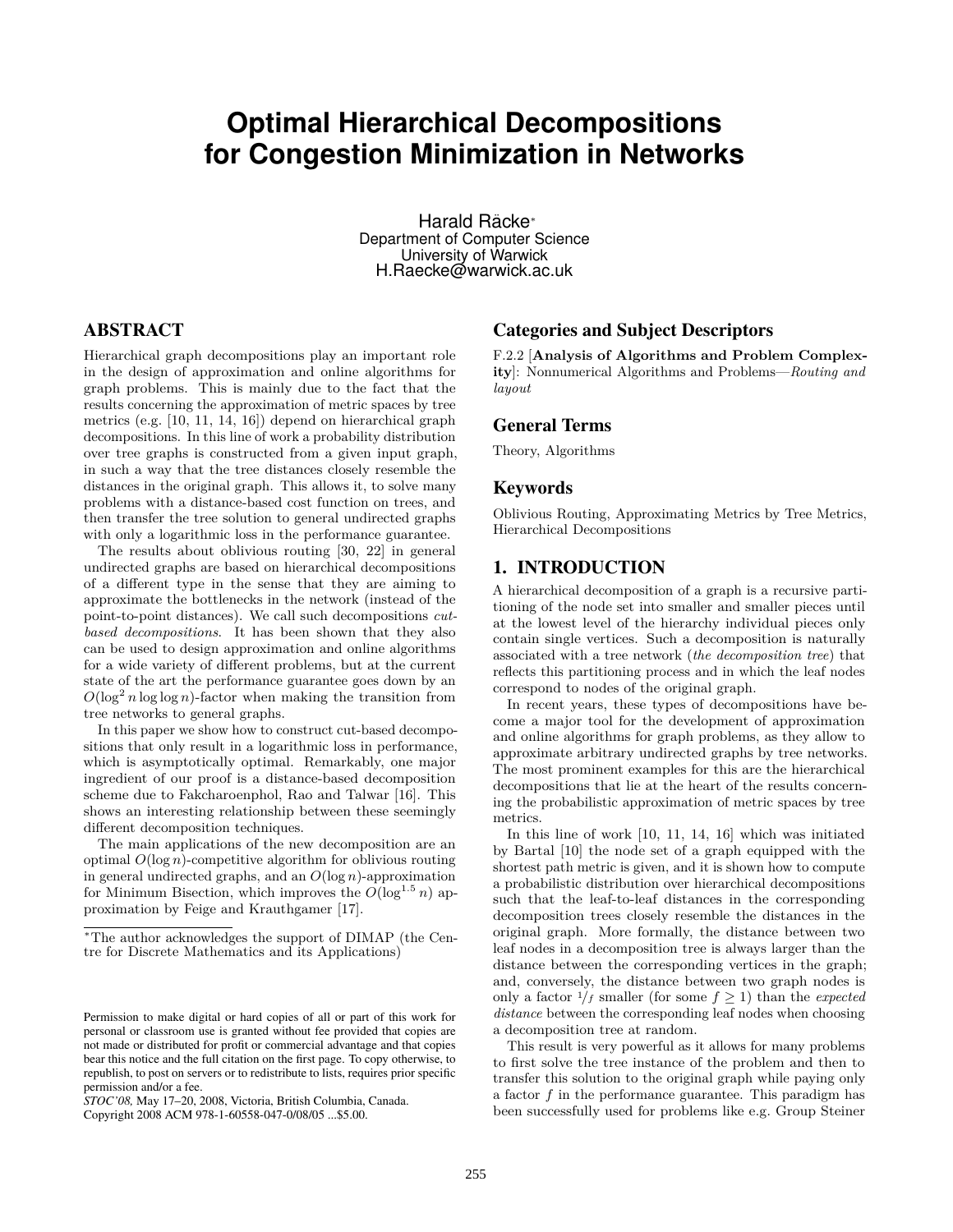Tree, Metric Labeling, Buy-at-Bulk Network Design, and Vehicle Routing. The original result by Bartal [\[10\]](#page-7-0) provided a factor  $f = O(\log^2 n)$  which was subsequently improved by him in [\[11\]](#page-7-1) to  $f = O(\log n \log \log n)$ , and finally, Fakcharoenphol, Rao and Talwar showed a factor of  $f = O(\log n)$  which is asymptotically tight.

Naturally, these techniques only work if the cost-function that has to be optimized is distance-related or, more precisely, is linear in the set of point-to-point distances. We will refer to these types of decompositions as distance-based decompositions in the following.

Räcke [\[30\]](#page-8-0) introduced a decomposition that aims at constructing a tree that does not approximate point-to-point distances in the input graph (like the Bartal-technique described above), but instead approximates the cut structure of the graph in the following sense: Given a concurrent multicommodity flow problem  $(CMCF$ -problem<sup>1</sup>) in  $G$ , the optimum solution of the corresponding flow problem in a decomposition tree has a lower congestion; and, conversely, given a CMCF-problem in a decomposition tree the corresponding problem in *G* can be solved with a congestion that is only a factor  $f$  larger.<sup>2</sup> Following the same paradigm as above, i.e., solving problems on trees and then transferring the solution to general networks gives algorithms for e.g. Oblivious Routing [\[30\]](#page-8-0), Simultaneous Source Location [\[2\]](#page-7-6), Online Multicut [\[1\]](#page-7-7) and *k*-multicut [\[21\]](#page-7-8). The original factor for this decomposition technique was  $f = O(\log^3 n)$ , which was later improved by Harrelson, Hildrum and Rao [\[22\]](#page-7-4) to  $f = O(\log^2 n \log \log n)$ .

In this paper we show how to improve the guarantee for the latter type of hierarchical decompositions, which we call *cut-based* decompositions, from a factor  $O(\log^2 n \log \log n)$ to  $O(\log n)$ . Then we show, among other applications, that this gives an oblivious routing algorithm with competitive ratio  $O(\log n)$ , and an approximation algorithm for Minimum Bisection with approximation guarantee  $O(\log n)$ . One main difference to the previous work by Harrelson et al. [\[22\]](#page-7-4) is that instead of one decomposition tree, we compute a convex combination of decomposition trees, as it is the case for the distance-based decomposition schemes (FRT, Bartal). In fact, the FRT-decomposition is a major ingredient used in our proof, which shows that both types of decompositions, distance-based decompositions and cut-based decompositions, are closely related.

## 1.1 Related Work

A main motivation for finding good cut-based decompositions for general graphs is the problem of obliviously routing traffic in a network while minimizing the congestion, i.e., the maximum load of a network link. The problem is to set up a unit flow for each source-target pair  $(s, t) \in V \times V$  that determines how demand between *s* and *t* is routed in the network. This unit flow is pre-specified without knowing the actual demands. When a demand vector  $\vec{d}$  is given that

specifies for each pair of nodes the amount of traffic to be sent, the demand-vector is routed by simply scaling the unit flow between a pair  $(s, t)$  by the corresponding demand  $d_{st}$ between the two nodes. This basically means that traffic is routed along pre-computed path and that no path-selection is done dynamically. This can be implemented very efficiently even in a distributed environment, and is the main motivation for considering such routing schemes.

The congestion  $C_{\text{obl}}(G, d)$  that is obtained by the *oblivious routing*, is then compared to the optimal possible congestion  $C_{opt}(G, \vec{d})$  that can be obtained for demand vector  $\vec{d}$  in *G*. The competitive ratio of the oblivious routing scheme is defined as  $\max_{\vec{d}} \left\{ C_{\text{obl}}(G, \vec{d}) / C_{\text{opt}}(G, \vec{d}) \right\}$ .

Räcke [\[30\]](#page-8-0) gave the first oblivious routing scheme with a polylogarithmic competitive ratio  $(O(\log^3 n))$  in general networks using a hierarchical decomposition technique. However, the result was non-constructive in the sense that only an exponential time algorithm was given to construct the hierarchy. This problem was addressed by Azar et al. [\[9\]](#page-7-9) (see also [\[3\]](#page-7-10)) who gave a polynomial time algorithm to construct an optimal oblivious routing scheme for a given graph without using a hierarchical decomposition. Polynomial time algorithms for constructing the hierarchical decomposition were independently given by Bienkowski et al. [\[13\]](#page-7-11) and Harrelson et al. [\[22\]](#page-7-4). Whereas the first result shows a slightly weaker competitive ratio for the constructed hierarchy than the result in [\[30\]](#page-8-0), the result by Harrelson et al. even improved the competitive ratio to  $O(\log^2 n \log \log n)$ , which is currently the best known bound. In this paper we improve the bound to  $O(\log n)$  which is asymptotically optimal due to a lower bound of  $O(\log n)$  on the grid ([\[27,](#page-8-1) [12\]](#page-7-12)).

The other main motivation for our result is the Minimum Bisection problem that asks to partition the vertex set of a given graph into equal sized parts such that the number of edges between both parts is minimized. Feige and Krauthgamer [\[17\]](#page-7-5) gave the first polylogarithmic approximation algorithm<sup>3</sup> for this problem with an approximation guarantee of  $O(\log^2 n)$ , which later improved to  $O(\log^{1.5} n)$ because of the improved sparsest cut algorithm of Arora et al. [\[5\]](#page-7-13). Our results imply an approximation guarantee of *O*(log *n*) for this problem.

# 1.2 Notations and Definitions

We model the network as a complete weighted undirected graph *G* with node set *V* . We use *n* to denote the cardinality of *V*, i.e.,  $|V| = n$ . Network links are represented via a weight function  $c: V \times V \to \mathbb{R}_0^+$  that for a pair of nodes describes the link-capacity between these nodes. If  $c(u, v) = 0$  for two nodes *u* and *v*, then there is no link between these nodes in the physical network. Note that the graph *G* is undirected which means that we assume  $c(u, v) = c(v, u)$  for any two nodes  $u, v \in V$ .

## *Decomposition Trees.*

A *decomposition tree* for the graph  $G$  is a rooted tree  $T =$  $(V_t, E_t)$  whose leaf nodes correspond to nodes in  $G$ , i.e., there is a one-to-one relation between nodes in *G* and leaf nodes in *T*. Whenever we use the concept of a decomposition tree for

<sup>&</sup>lt;sup>1</sup>A CMCF-problem in a graph  $G = (V, E)$  is defined by a demand vector  $\vec{d}$ , where for a node pair  $(s, t) \in V \times V$ ,  $d_{st}$ denotes the demand that has to be shipped between *s* and *t*. The goal is to route all demand in the network *G* via a multicommodity flow while minimizing the congestion, which is the maximum over all edges of the flow along the edge divided by the bandwidth of the edge.

<sup>2</sup>Additionally, it is shown how to easily transfer a solution from the decomposition tree to the graph *G*.

<sup>3</sup> Interestingly, their algorithm is also based on a hierarchical decomposition of the graph but it does not seem to fit into a general framework which would make it applicable to a wider variety of problems.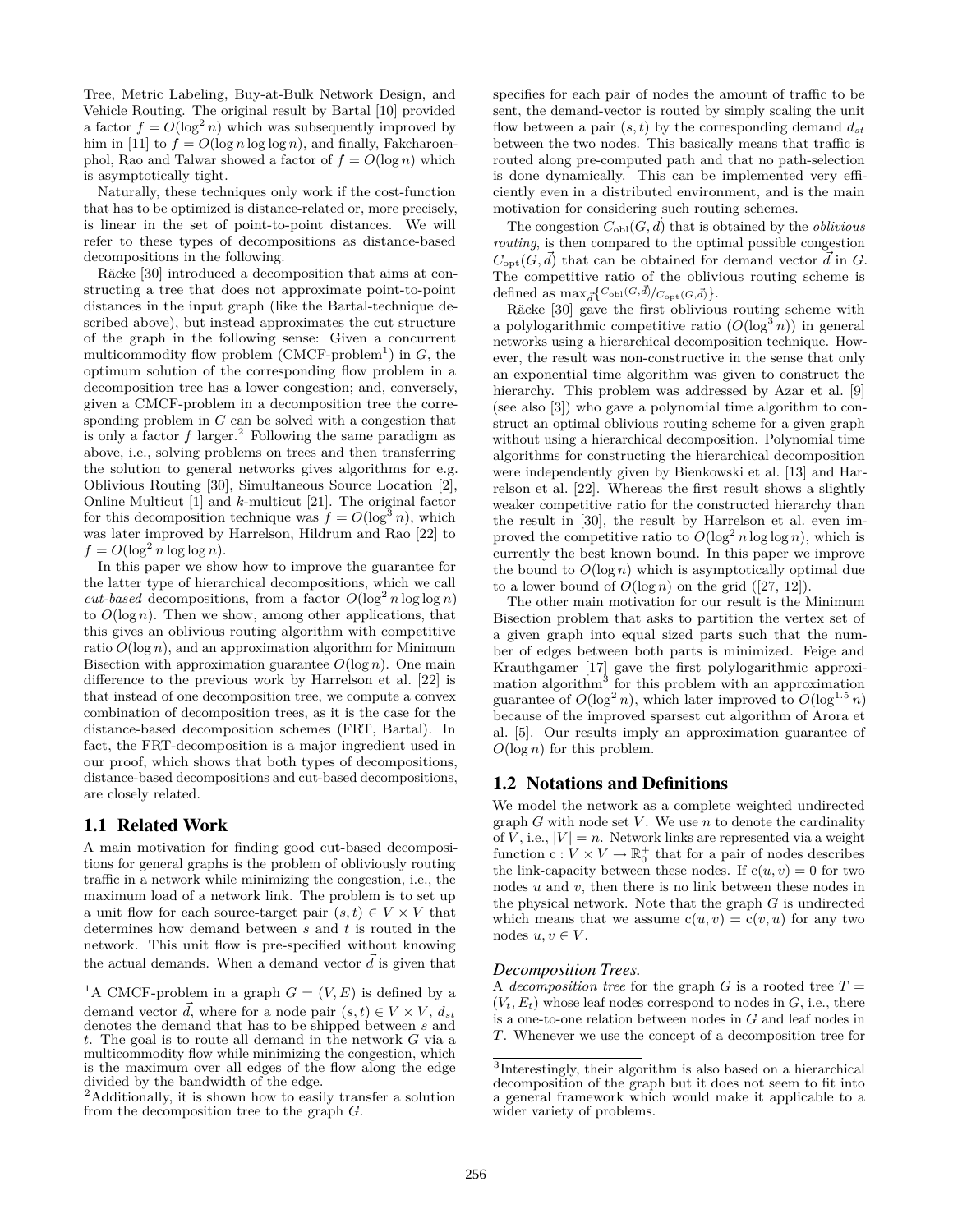a graph *G* we implicitely assume that we are also given an embedding of *T* into *G*. This means there is a *node mapping function*  $m_V: V_t \to V$  that maps tree nodes to nodes in the graph, and because of the property of a decomposition tree this mapping function induces a bijection between leaf nodes of *T* and nodes in *G*. We are also given a function  $m_E: E_t \to E^*$  that maps an edge  $e_t = (u_t, v_t)$  of *T* to a path  $P_{uv}$  between the corresponding end-points  $u = m_V(u_t)$ and  $v = m_V(v_t)$  in *G*. For a decomposition tree *T* we also introduce functions  $m_V' : V \to V_t$  and  $m_E' : E \to E_t^*$ responsible for mapping from *G* to *T*. The function  $m'_V$ outputs for a node  $v \in V$  the leaf node in  $T$  corresponding to *v*, and the function  $m'_E$  gives for an edge  $e = (u, v) \in E$ the (unique) shortest path in *T* between  $m_V'(u)$  and  $m_V'(v)$ .

### *Multicommodity Flows.*

A multicommodity flow in a graph with *n* nodes is given by  $\binom{n}{2}$  flows — one flow for each unordered pair  $\{u, v\}$  of nodes in *G* (a commodity), where for each node-pair  $\{u, v\}$ we arbitrarily choose one of the nodes as the source and the other as the target. When we consider a multicommodity flow on a decomposition tree we assume that the commodities are only formed by pairs of leaf nodes. For a multicommodity flow  $f<sub>T</sub>$  on a decomposition tree we use  $m(f<sub>T</sub>)$  to denote the multicommodity flow that is obtained by mapping *f<sup>T</sup>* to *G* via the edge-mapping function  $m_E$ . Formally, if an edge carries flow  $f_T^i(e_t)$  for commodity *i* on a tree edge  $e_t$ , then the graph edge *e* carries flow  $\sum_{e_t \in E_t: e \in m_E(e_t)} f_T^i(e_t)$ for commodity *i*. Similarly, we define for a flow  $f$  in  $G, m'(f)$ as the flow in *T* obtained by mapping *f* to *T*.

Note that we can add multicommodity flows and scale them, and that in particular we have  $m(\alpha \cdot f_T + \alpha' \cdot f'_T) =$  $\alpha \cdot m(f_T) + \alpha' \cdot m(f'_T).$ 

#### *The Minimum Communication Cost Tree Problem.*

In the Minimum Communication Cost Tree Problem we are given an undirected graph  $G = (V, E)$ . Every edge  $e \in E$  has an associated *length*  $\ell(e)$ , and we use  $d_{uv}$  to denote the resulting shortest path distance between two nodes  $u, v \in V$ . Furthermore, we are given a requirement function  $r: V \times V \to \mathbb{R}_0^+$  that specifies an amount of traffic that has to be sent between *u* and *v*. The goal is to route the requirements in a *tree-like fashion* while minimizing the total cost. Formally, the task is to construct a *decomposition tree*  $T = (V_t, E_t)$ , that minimizes

$$
cost(T) = \sum_{(u,v)} d_T(u,v) \cdot r(u,v) ,
$$

where  $d_T(u, v)$  denotes the distance when connecting *u* and *v* via the tree. This is defined as follows. We define the length of a tree edge  $e_t = (u_t, v_t)$  as the length of the corresponding path  $m_E(e_t)$  in *G*. Then, the tree-distance  $d_T(u, v)$  between graph nodes *u* and *v* is given by the shortest path distance between the corresponding leaf-nodes in *T*.

We can also write the above cost in a different way. A tree edge  $e_t = (u_t, v_t)$  partitions the leaf nodes of the tree and, hence, the nodes of the graph, into two disjoint sets  $V_{u_t}$ and  $V_{v_t}$ . Let  $r(e_t) := \sum_{u \in V_{u_t}, v \in V_{v_t}} r(u, v)$  denote the total requirement that has to cross the corresponding cut. All this traffic has to be forwarded via the path  $m_E(e_t)$ .

We define the *load*  $\text{load}_T(e)$  that is induced on an edge

 $e \in E$  by tree *T* (and its embedding) as

$$
load_T(e) := \sum_{e_t \in E_t: e \in m_E(e_t)} r(e_t) ,
$$

which is the total traffic that goes over *e* if the requirement is routed via *T* along the chosen path system. With these definitions we can write the cost of a decomposition tree for a Minimum Communication Cost Tree instance as

<span id="page-2-0"></span>
$$
cost(T) = \sum_{e \in E} load_T(e) \cdot \ell(e) .
$$

We will use the following result about the Minimum Communication Cost Tree Problem which is due to Fakcharoenphol, Rao and Talwar [\[16\]](#page-7-3).

THEOREM 1. Given an instance for the Minimum Com- $\sum_{e} r(e) \cdot \ell(e)$  *can be computed in polynomial time. munication Cost Tree Problem, a solution with cost*  $O(\log n)$ *·* 

## 1.3 Overview of Techniques

The proof technique used in this paper is very similar to the technique used by Charikar et al. [\[14\]](#page-7-2) for finding a probabilistic embedding of a metric into a small number of dominating tree metrics. In the following we give a rough overview of both proofs.

Informally, the approach by Charikar et al. can be stated as follows. You are given a graph with edge-lengths, and the goal is to find an embedding into a probability distribution over dominating trees such that for each pair of nodes the expected stretch is small. They set up an instance of the MCCTproblem where the length of the edges are the same as the edge-lengths in the graph, and initially all requirements are one. For this instance solve the MCCT-problem and compute a tree  $T_1$  for which the *average stretch* is low. Inevitably, some node-pairs will be stretched a lot by this tree. For the next iteration you re-weight the requirements by increasing it for pairs that experienced a large stretch in the first round, and decreasing it for others. Repeating this process it can be shown that you end up with a probability distribution of trees such that for every node-pair the expected stretch is small.

Our goal is to *re-route* the edges in the graph (map them to paths that connect the corresponding end-points) so that the collection of paths (one path for every edge) forms a tree, and the *load* induced by this re-routing onto a graph edge is not too large. For this we set up an MCCT-problem where the requirement  $r(u, v) = c(u, v)$ , and initially all edge-lengths are one. We can use [Theorem 1](#page-2-0) to find a tree  $T_1$ (plus embedding) such that the *average load* of a graph edge is small. Inevitably, some graph edges will experience a large load. For the next iteration we re-weight the edge-lengths for graph edges that experienced a large load in the first round, and decrease it for others. Repeating this process it can be shown that you end up with a probability distribution of trees such that for every graph edge *G* the expected load is small.

Glossing over a lot of details this means that the difference between the result by Charikar et al. [\[14\]](#page-7-2) and ours is mainly that we re-weight the edge-lengths instead of the requirements. This gives cut-based decompositions instead of the distance-based decompositions by Charikar et al. In the following sections we make these ideas precise.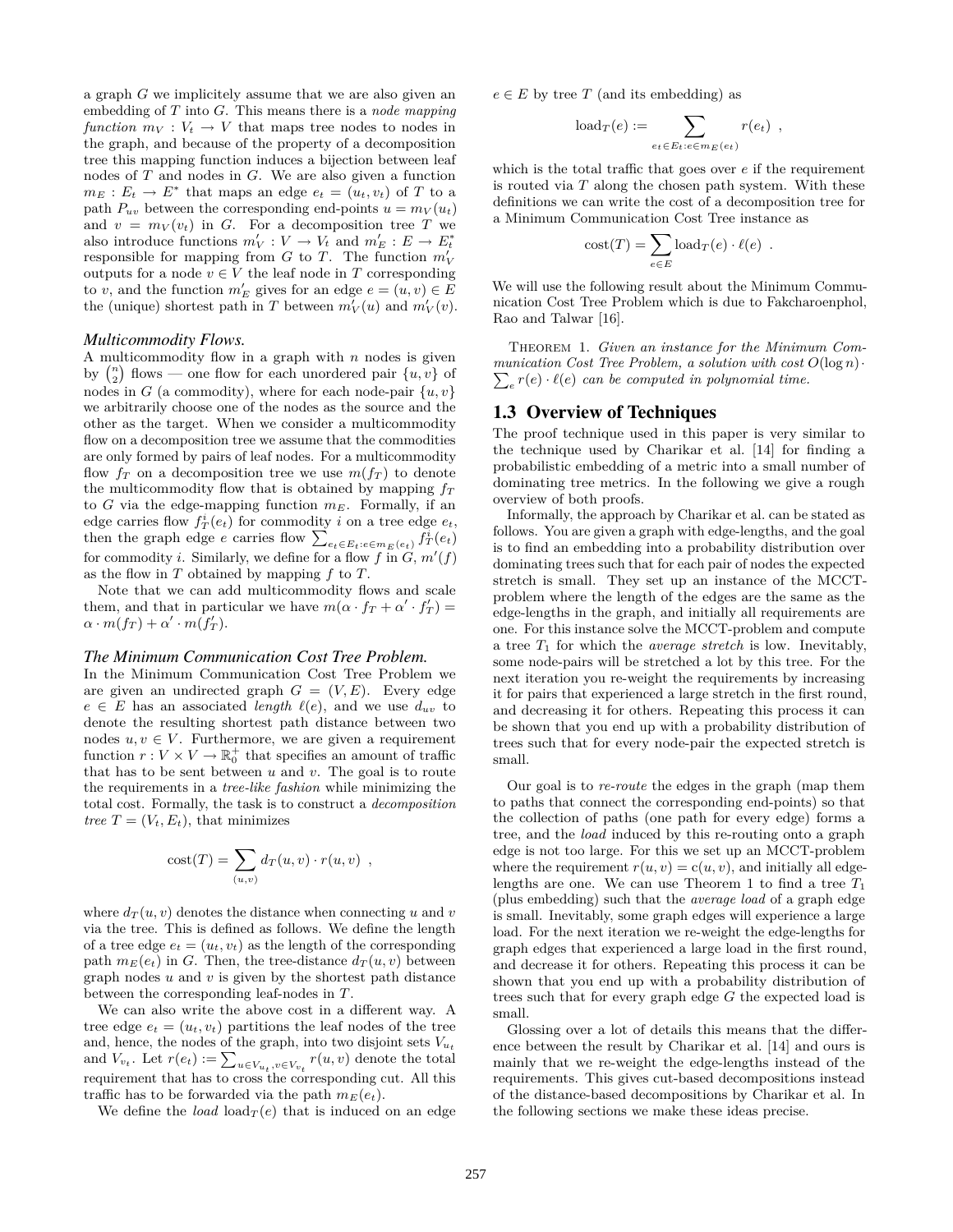# 2. APPROXIMATING THE BOTTLENECKS OF A GRAPH BY A TREE

In this problem we are given a graph  $G = (V, E)$  together with a bandwidth function  $c: V \times V \to \mathbb{R}^+$  that describes the bandwidth of the edges in *E* with the convention that  $c(u, v) = 0$  iff  $(u, v) \notin E$ . Given a decomposition tree T for *G* we define the capacity  $c(u_t, v_t)$  of a tree edge  $e_t = (u_t, v_t)$ as

<span id="page-3-2"></span>
$$
c(u_t, v_t) := \sum_{u \in V_{u_t}, v \in V_{v_t}} c(u, v) ,
$$

where  $V_{u_t}$  and  $V_{v_t}$  denote the two partitions of V induced by the cut corresponding to edge *et*. Given a multicommodity flow in  $G$  we want to compare its congestion in  $G$ , to its congestion in *T*.

Theorem 2. *Suppose you are given a multicommodity flow f* in *G* with congestion  $C_G$ . Then the flow  $m'(f)$  ob*tained by mapping f to some decomposition tree T results in a flow in T that has congestion*  $C_T \leq C_G$ *.* 

PROOF. Suppose an edge  $e_t = (u_t, v_t)$  in the tree has congestion  $C_T$ . All traffic that traverses this edge in  $T$  has to traverse the cut in *G* between  $V_{u_t}$  and  $V_{v_t}$ . The total capacity of all edges over this cut is exactly equal to  $c(e_t)$ . Hence, one of these edges must have relative load at least *C*<sub>*T*</sub>. This gives  $C_T \leq C_G$ .  $\Box$ 

Given a decomposition tree together with an embedding of this tree into the network *G* we can ask for the load that is induced on a graph edge *e* by this embedding. We define the load  $\text{load}_{\mathcal{T}}(e)$  of an edge *e* as

$$
load_T(e) := \sum_{e_t \in E_t : e \in m_E(e_t)} c(e_t) .
$$

Note that this is the same as the load induced on an edge *e* in the solution of the MCCT-problem when the requirements  $\text{are } r(u, v) = c(u, v).$ 

Let for an edge *e*,  $\text{rload}_{T}(e) := \text{load}_{T}(e) / c(e)$  denote the *relative load* of *e* induced by decomposition tree *T*. We are looking for a convex combination of decomposition trees such that for every edge the expected relative load is small, i.e.,

$$
minimize \beta := \max_{e \in E} \left\{ \sum_{i} \lambda_i \text{rload}_{T_i}(e) \right\} .
$$

Claim 3. *Suppose we are given a convex combination of decomposition trees with maximum expected relative load*  $\beta$ *, and suppose that we are given for each tree*  $T_i$  *a multicommodity flow f<sup>i</sup> that has congestion* 1 *in Ti. Then, the*  $multicommodity \ flow \sum_i \lambda_i m_{T_i}(f_i) \ has \ congestion \ at \ most$ *β when mapped to G.*

PROOF. Fix a tree  $T_i$ . Routing the flow  $f_i$  in the tree generates congestion at most 1, which means that the amount of traffic that is send along a tree edge  $e_t = (u_t, v_t)$  is at most  $c(e_t)$ . Hence, the total traffic that is induced on a graph-edge *e* when mapping  $\lambda_i f_i$  to *G* is at most  $\lambda_i$  load<sub>*T*<sup>*i*</sup></sub>(*e*). Therefore, the *relative* load induced on *e* when mapping all flows  $\lambda_i f_i$ is at most  $\sum_i \text{load}_{T_i}(e) / c(e) = \sum_i \lambda_i \text{rload}_{T_i}(e) \leq \beta.$ 

The above two claims give, e.g., a routing algorithm that solves a multicommodity flow problem with congestion at most  $\beta$  times the optimum. Given a multicommodity flow problem that can be routed with congestion  $C_{opt}(G)$  in  $G$ , simply compute the optimum solution for the corresponding flow problem in each tree  $T_i$  (this is straightforward as routing paths are unique in the tree). Then map the solution from each tree  $T_i$  to the graph  $G$  and scale it by a factor  $\lambda_i$ . This gives a solution in *G* with congestion at most  $\beta$  · max<sub>*i*</sub>{ $C_{opt}(T_i)$ }  $\leq \beta$  ·  $C_{opt}(G)$ .

<span id="page-3-1"></span>In the following section we show how to obtain a convex combination of decomposition trees for which  $\beta = O(\log n)$ . This gives the following main theorem.

Theorem 4. *For a graph G there exists a convex combination of decomposition trees*  $T_i$  *defined by multipliers*  $\lambda_i$ *with*  $\sum_i \lambda_i = 1$  *such that the following holds. Suppose we are given for each tree T<sup>i</sup> a multi-commodity flow f<sup>i</sup> that has congestion at most C. Then mapping the flows f<sup>i</sup> to G* while scaling flow  $f_i$  by  $\lambda_i$  results in a multicommodity  $flow f := \sum_i \lambda_i m_{T_i}(f_i)$  *in G that has congestion at most*  $O(\log n)$ .

## 2.1 Finding a Convex Combination of Trees

We can write the problem of deciding whether for a given value  $\beta$  there exists a convex combination of decomposition trees such that every edge has expected relative load at most  $\beta$  as the problem of finding a point in the following [Polyhedron](#page-3-0)  $P(\beta)$  :

<span id="page-3-0"></span>
$$
\forall e \in E \quad \sum_{i} \lambda_i \text{ rload}_{T_i}(e) \leq \beta
$$

$$
\sum_{i} \lambda_i \geq 1 \qquad (P(\beta))
$$

$$
\forall i \qquad \lambda_i \geq 0
$$

The above is a mixed packing and covering problem (all entries are positive). There exists methods ([\[31\]](#page-8-2), [\[26\]](#page-8-3), [\[29\]](#page-8-4), [\[18\]](#page-7-14), [\[23\]](#page-8-5)) for efficiently computing approximate solutions to such problems. The general idea behind most of these methods is to iteratively compute a maximum violated constraint in the dual and to increase the primal variable corresponding to this constraint. In the following we adapt the algorithm by Young [\[31\]](#page-8-2) to our problem.

First, we write the edge-constraints in matrix form. Let *T* denote the set of all decomposition trees, and let *M* denote an  $|E| \times |T|$  matrix with  $M_{eT} = \text{rload}_T(e)$ . Then we can write the edge-constraints from above as  $M \cdot \vec{\lambda} \leq \beta \cdot \vec{1}$ . Define for an  $|E|$ -dimensional vector  $\vec{x}$ 

$$
\operatorname{lmax}(\vec{x}) := \ln\left(\sum_{e} e^{x_e}\right) \geq \operatorname{max}_e\{x_e\} .
$$

We can view  $\text{Imax}(\cdot)$  as a "smooth" function that approximates the maximum function. Instead of showing the existence of a point in  $P(\beta)$  $P(\beta)$  for some  $\beta = O(\log n)$ , we show something stronger, namely we show that there are values *λ<sup>i</sup>* that fulfill

$$
\begin{aligned}\n\text{Imax}(M\vec{\lambda}) &\leq \beta \\
\sum_{i} \lambda_i &\geq 1 \\
\forall i & \lambda_i &\geq 0\n\end{aligned}
$$

The key to this analysis is to understand by how much lmax( $M\lambda$ ) changes when we increase the multiplier  $\lambda_i$  for a tree  $T_i$ . We follow the analysis of Young [\[31\]](#page-8-2). We first define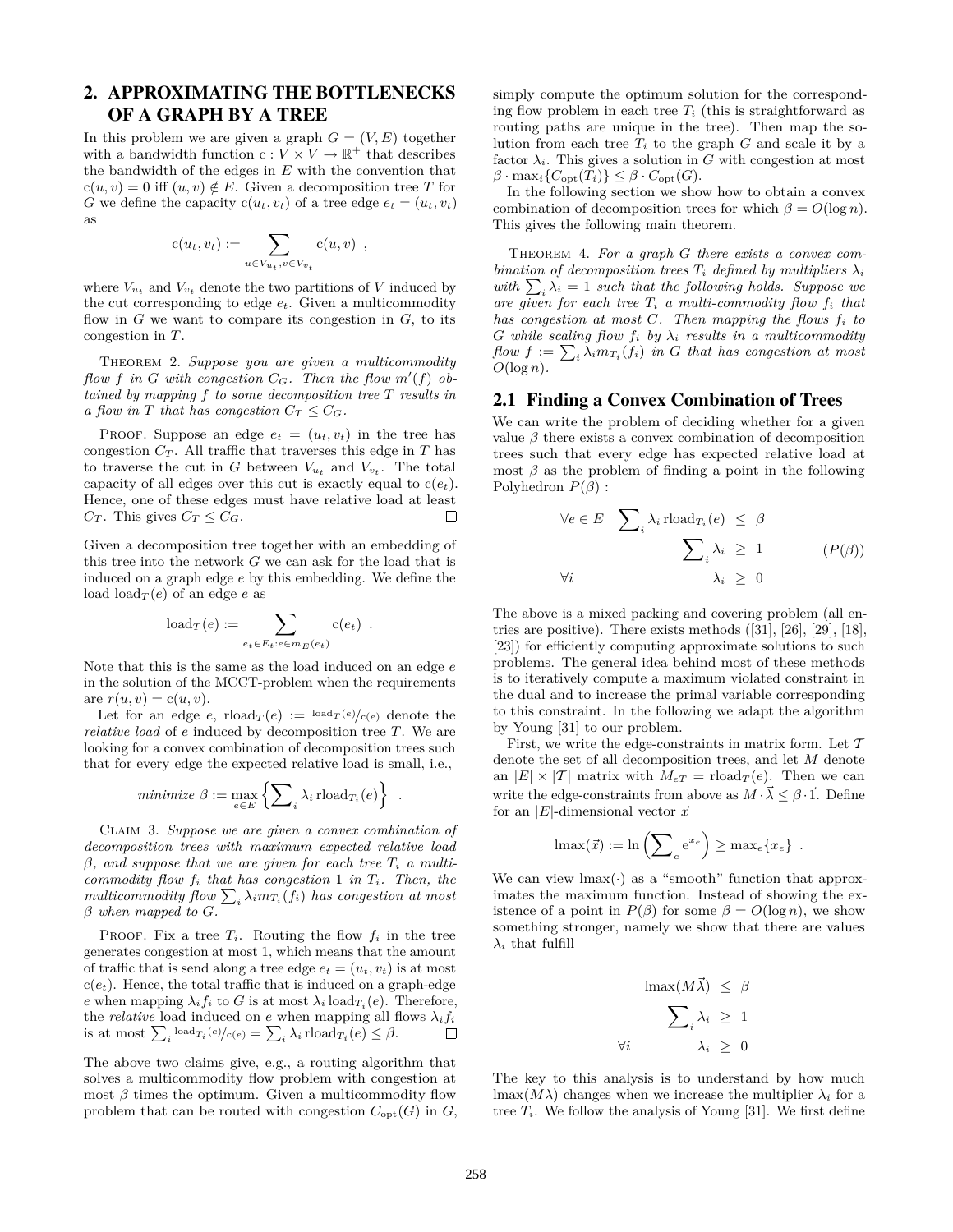

<span id="page-4-0"></span>**Figure 1: The algorithm for finding a good convex combination of decomposition trees.**

a function partial<sup> $\ell_e(\vec{x})$ </sup> that gives the sensitivity of lmax when changing the load on an edge *e*:

$$
\text{partial}_e'(\vec{x}) := \frac{\partial \max(\vec{x})}{\partial x_e} = \frac{e^{x_e}}{\sum_e e^{x_e}}.
$$

Now, we define functions  $\text{partial}_i(\vec{\lambda})$  that measure the change in  $\max(M\vec{\lambda})$  when changing multiplier  $\lambda_i$ :

$$
\begin{aligned} \text{partial}_i(\vec{\lambda}) &:= \frac{\partial \max(M\vec{\lambda})}{\partial \lambda_i} \\ &= \sum_e \text{rload}_{T_i}(e) \cdot \text{partial}'_e(M\vec{\lambda}) \enspace. \end{aligned}
$$

When changing a vector  $\vec{x}$  by adding a vector  $\vec{\epsilon}$  we can estimate the change  $\max(\vec{x} + \vec{\epsilon}) - \max(\vec{x})$  via the partial derivatives, i.e., we would expect that  $\max(\vec{x}+\vec{\epsilon})-\max(\vec{x}) \approx$  $\sum_{e} \epsilon_e$  · partial<sup>'</sup><sub>*e*</sub>( $\vec{x}$ ) for small enough  $\vec{\epsilon}$ . The following lemma by [\[31\]](#page-8-2) makes this precise.

LEMMA 5. For all 
$$
\vec{x}, \vec{\epsilon} \ge 0
$$
 with  $0 \le \epsilon_e \le 1$ ,  
\n
$$
\max(\vec{x} + \vec{\epsilon}) \le \max(\vec{x}) + 2 \sum_e \epsilon_e \operatorname{partial}'_e(\vec{x}) .
$$

LEMMA 6. For some decomposition tree  $T_i$  we use  $\ell_i :=$  $\max_e{\text{rload}_{T_i}(e)}$  *to denote the maximum load induced on a link in G. Let*  $\vec{\delta} = \delta_i \vec{e}_i$  *with*  $\delta_i \leq \frac{1}{\ell_i}$ *. Then,* 

$$
\begin{aligned} \text{Imax}(M(\vec{\lambda} + \vec{\delta})) \\ &\leq \text{Imax}(M\vec{\lambda}) + 2 \sum_{e} (M\vec{\delta})_e \, \text{partial}_e'(M\vec{\lambda}) \\ &= \text{Imax}(M\vec{\lambda}) + 2\delta_i \, \text{partial}_i(\vec{\lambda}) \, , \end{aligned}
$$

 $since (M\vec{\delta})_e = \delta_i \text{rload}_{T_i}(e) \leq 1.$ 

This means that if we have a tree  $T_i$  that has partial,  $(\vec{\lambda}) \leq \beta$ , then increasing the variable  $\lambda_i$  by  $\delta_i \leq 1/\ell_i$ , causes  $\sum_i \lambda_i$ to increase by  $\delta_i$ , while  $\text{Imax}(M\vec{\lambda})$  only increases by  $2\delta_i\beta$ . Repeating this until  $\sum_i \lambda_i$  is larger than 1, gives a set of variables  $\lambda_i$  that fulfill the constraints in [Polyhedron](#page-3-0)  $P(\beta)$ . The following lemma shows that we can always find a tree with partial<sub>*i*</sub></sub> $(\vec{\lambda}) \leq \beta$  for  $\beta = O(\log n)$ .

LEMMA 7. For a vector  $\vec{\lambda}$  of multipliers with a polynomial *number of non-zero entries we can efficiently compute a tree*  $T_i$  *such that*  $\text{partial}_i(\vec{\lambda}) = O(\log n)$ *.* 

PROOF. For a tree  $T_i$  we have

$$
\begin{aligned} \text{partial}_i(\vec{\lambda}) &= \sum_e \text{rload}_{T_i}(e) \frac{e^{(M\vec{\lambda})_e}}{\sum_e e^{(M\vec{\lambda})_e}} \\ &= \sum_e \text{load}_{T_i}(e) \frac{e^{(M\vec{\lambda})_e}}{\text{c}(e) \sum_e e^{(M\vec{\lambda})_e}} \end{aligned}
$$

If we define  $\ell(e) := e^{(M\vec{\lambda})e}/c(e) \sum_{e} e^{(M\vec{\lambda})e}$  to be the length of an edge, then finding the tree  $\tilde{T}_i$  such that the above is minimized is the Minimum Communication Cost Tree Problem where the requirements are  $r(u, v) = c(u, v)$ . Applying [Theorem 1](#page-2-0) gives a solution with total cost at most

$$
O(\log n) \cdot \sum_{e} r(e) \cdot \ell(e)
$$
  
\n
$$
\leq O(\log n) \cdot \sum_{e} c(e) \cdot \frac{e^{(M\vec{\lambda})e}}{c(e) \sum_{e} e^{(M\vec{\lambda})e}}
$$
  
\n
$$
= O(\log n) ,
$$

 $\Box$ 

as desired.

Hence, the algorithm given in [Figure 1](#page-4-0) finds a convex combination of decomposition trees for which the maximum average load of an edge is at most  $O(\log n)$ . It remains to bound the number of iterations of this algorithm.

LEMMA 8. *The number of iterations is*  $O(|E|\log n)$ .

PROOF. Define a potential function  $\sum_{e} \sum_{i} \lambda_i \text{rload}_{T_i}(e)$ that describes the total relative load that has been placed on the edges so far. The potential function is bounded by  $O(\log n) \cdot |E|$  as the relative load induced on an edge does not exceed  $O(\log n)$  in the end.

For an iteration of the algorithm let  $e'$  denote the edge that has the largest relative load for the chosen tree  $T_i$ . We increase  $\lambda_i$  by  $1/\ell_i$  (except maybe for the last iteration). Hence,  $\sum_i \lambda_i \text{rload}_{T_i}(e')$  increases by 1, which in turn means that the potential function increases by 1. This gives a bound of  $O(|E|\log n)$  on the number of iterations.  $\Box$ 

# 3. APPLICATIONS

In this section we apply our main theorem [\(Theorem 4\)](#page-3-1) to various network problems. All these problems either aim at minimizing the congestion for a communication problem or aim at finding a small cut in the graph. On the one hand we improve the guarantees for various problems for which the decomposition technique of Harrelson et al. [\[22\]](#page-7-4)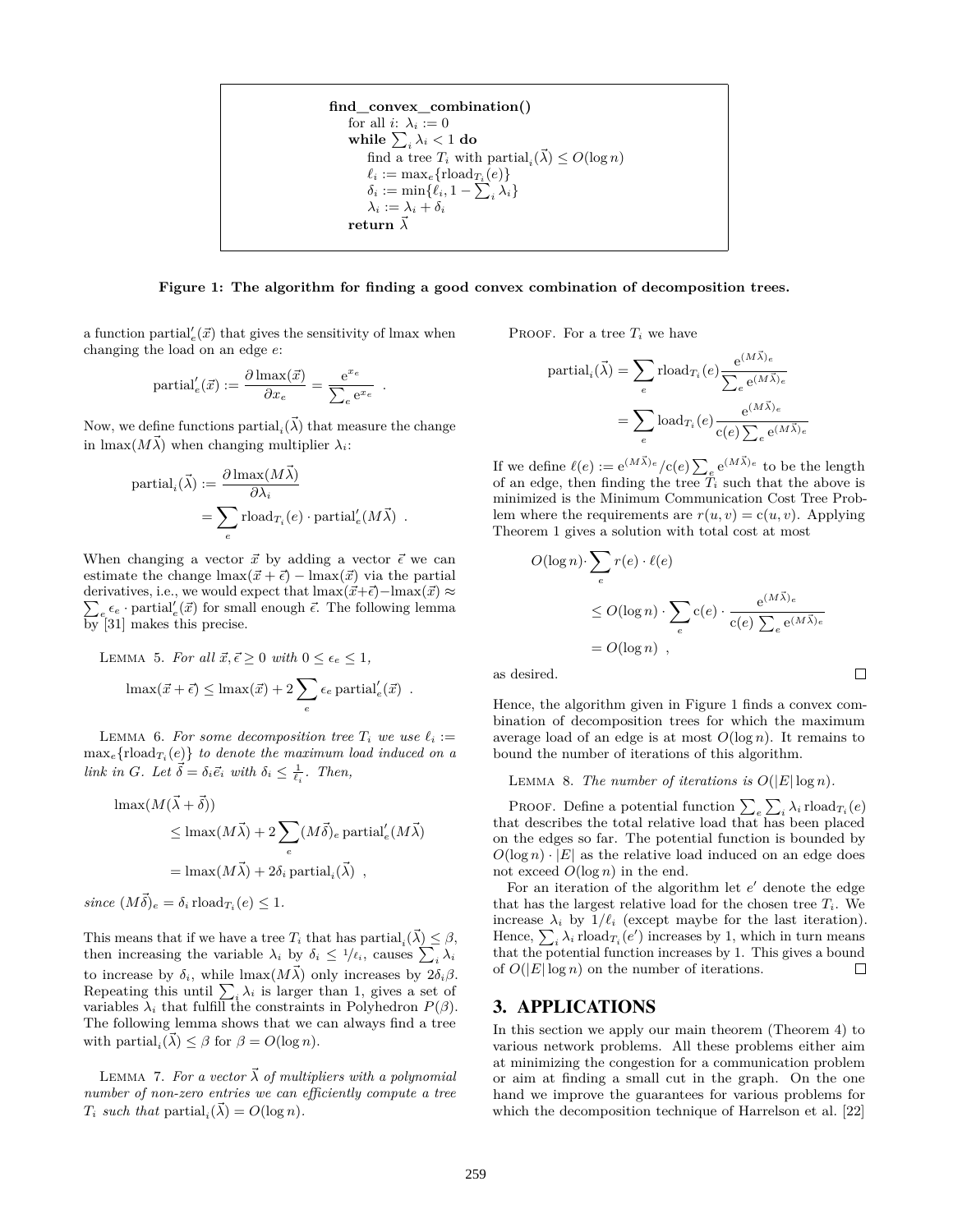currently provides the best bounds. This leads usually to an improvement by a log *n* log log *n* factor. Let us note however that simply replacing the decomposition of [\[22\]](#page-7-4) with our new decomposition is not possible for all problems. The Simultaneous Source Location problem [\[2\]](#page-7-6) e.g. has a bicriteria solution that depends on the decomposition of Harrelson et al., and the results in this paper don't seem to give improved bounds.

We also give improved guarantees for Minimum Bisection and Online Multicast Routing which are problems where the currently best known algorithms ([\[17\]](#page-7-5) and [\[8\]](#page-7-15)) do not depend on the hierarchical decomposition of Harrelson et al.

#### *Min Bisection.*

The Minimum Bisection problem gets an input graph *G* with an even number of vertices and asks for a partitioning of the vertex set into two equal size sets *B* and *W* such that the capacity of edges between these two sets is minimized. In the following we call vertices in *B black vertices* and vertices in *W* white vertices. Further, we use  $\text{cost}_G(B, W)$  to denote the cost of the bisection (*B, W*).

In order to apply [Theorem 4](#page-3-1) we need to extend the definition of a bisection to decomposition trees. For a decomposition tree  $T_i$  we define a leaf bisection to be a partition of the leaf nodes of  $T_i$  into equal size sets  $W_i$  and  $B_i$ . We define the  $cost \ncost_{T_i}(B_i, W_i)$  of a leaf bisection of  $T_i$  as the minimum capacity of edges that have to be removed in order to disconnect  $W_i$  from  $B_i$ . The following lemma follows from a straightforward dynamic programming algorithm.

Lemma 9. *On a tree, a leaf bisection with minimum cost can be computed in polynomial time.*

Our algorithm for Minimum Bisection is as follows. First, compute the convex combination of decomposition trees defined in [Theorem 4.](#page-3-1) Then compute a minimum leaf bisection for each decomposition tree in the support. Each of these leaf bisections also defines a bisection in *G*. Output the best of these bisections.

In the following we argue that this algorithm gives an *O*(log *n*)-approximation. Let (*B, W*) denote a bisection in the graph *G*. Since each decomposition tree is a better communication network (due to [Theorem 2\)](#page-3-2) it follows that  $\text{cost}_{T_i}(B, W) \geq \text{cost}_G(B, W)$ . To see this consider attaching a super-source *s* to all nodes in *B* and a super-sink *t* to nodes in *W* via infinite-capacity edges. In *G* we can then route a single-commodity flow of value  $cost_G(B, W)$  between *s* and *t* with congestion 1. This gives rise to a multi-commodity flow where all commodities with non-zero flow have one end-point in *B* and the other in *W*. Transferring this multicommodity flow to  $T_i$  gives gives congestion at most 1 in  $T_i$  according to [Theorem 2.](#page-3-2) This however would not be possible if the sets *B* and *W* could be separated by removing a set of edges of total capacity strictly less than  $cost_G(B, W)$ . Hence,  $\text{cost}_{T_i}(B, W) \geq \text{cost}_G(B, W).$ 

Let  $(B^*, W^*)$  denote the optimum bisection in graph  $G$ and let  $(B_i^*, W_i^*)$  denote the optimum bisection in tree  $T_i$ . Assume for contradiction that none of the tree bisections  $(B_i^*, W_i^*)$  is a *β*-approximation, where  $\beta = O(\log n)$  is the factor in [Theorem 4.](#page-3-1) This means that  $\forall i : \text{cost}_{T_i}(B^*, W^*) \geq$  $\text{cost}_{T_i}(B_i^*, W_i^*) \geq \text{cost}_G(B_i^*, W_i^*) > \beta \cdot \text{cost}_G(B^*, W^*).$ 

Hence, we can set up a demand-vector  $\vec{d}_i$  for every tree that routes demand between nodes in  $B^*$  and  $W^*$  such that the total routed demand is larger than  $\beta \cdot \text{cost}_G(B^*, W^*)$ . We can route the convex combination of these demands in *G* with congestion at most *β*. However, this means that the capacity of edges between  $B^*$  and  $W^*$  must be larger than  $\cot_G(B^*,W^*)$ . This is a contradiction.

### *Oblivious Routing.*

An oblivious routing algorithm sets up a unit flow for each source-target pair  $(s, t) \in V \times V$  that determines how demand between *s* and *t* is routed in the network. This unit flow is pre-specified without knowing the actual demands. When a demand vector *d* is given that specifies for each pair of nodes the amount of traffic to be sent, the demand-vector is routed by simply scaling the unit flow between a pair (*s, t*) by the corresponding demand *dst* between the two nodes.

The convex combination of decomposition trees given in [Theorem 4](#page-3-1) defines a unit flow for every source target pair, by combining for a pair  $(u, v)$  the paths between  $u$  and  $v$  in trees  $T_i$  where the path from  $T_i$  is weighted with  $\lambda_i$ . Given a demand-vector that can be routed with congestion *C* in *G*, routing it in a decomposition tree creates congestion less than *C* in the tree. Mapping the flows from all decomposition trees back, gives a flow in *G* that routes the demand-vector and has congestion at most  $O(\log n)$  due to [Theorem 4.](#page-3-1) Hence, the oblivious routing scheme has competitive ratio  $O(\log n)$ .

This improves on the result of Harrelson, Hildrum and Rao [\[22\]](#page-7-4) and gives a tight bound for oblivious routing in general undirected graphs (see [\[27,](#page-8-1) [12\]](#page-7-12) for the lower bound) .

It also matches the bound given by Aspnes et al. [\[6\]](#page-7-16) for adaptive routing algorithms. As the lower bound of  $\Omega(\log n)$ in [\[27,](#page-8-1) [12\]](#page-7-12) holds for adaptive algorithms this shows that on worst-case networks adaptive algorithms cannot asymptotically outperform oblivious routing algorithms. It would be interesting to analyze whether there exist networks where adaptive algorithms are in fact asymptotically better than oblivious routing schemes.

## *Sparsest Cut.*

Given a cut  $C \subset V$  in the graph G and a demand vector  $\overrightarrow{d}$ the sparsity  $\phi(C, \vec{d})$  of *C* is defined by

$$
\phi(C, \vec{d}) := \frac{\text{cap}(C)}{\sum_{(x,y):\{x,y\}\cap C = 1} d_{xy}}
$$

*.*

The sparsest cut problem is the problem of finding a cut with minimum sparsity. Let *e* denote an edge of a decomposition tree  $T_i$ . Then the load on *e* when routing *d* in  $T_i$  is  $1/\phi(C_e, \vec{d})$ , where  $C_e$  denotes the cut in  $G$  that corresponds to edge  $e$ . Let *e*max denote the edge with highest load in all decomposition trees with non-zero support  $(\lambda_i > 0)$ , and let its load be  $L_{\text{max}}$ . Then [Theorem 4](#page-3-1) says that we can route *d* with congestion  $O(\log n)L_{\max}$  in *G*. This implies that the sparsest cut in *G* has a sparsity larger than  $1/(O(\log n)L_{\max})$ , as the inverse of the sparsity is a lower bound on the congestion that can be obtained for a flow problem. However,  $C_{e_{\text{max}}}$  is a cut of sparsity  $1/L_{\text{max}}$ , which means that we have an  $O(\log n)$ approximation to the sparsest cut problem. Of course, this does not improve the approximation guarantee of sparsest cut as there are better algorithms based on semidefinite programming [\[5,](#page-7-13) [4,](#page-7-17) [15\]](#page-7-18).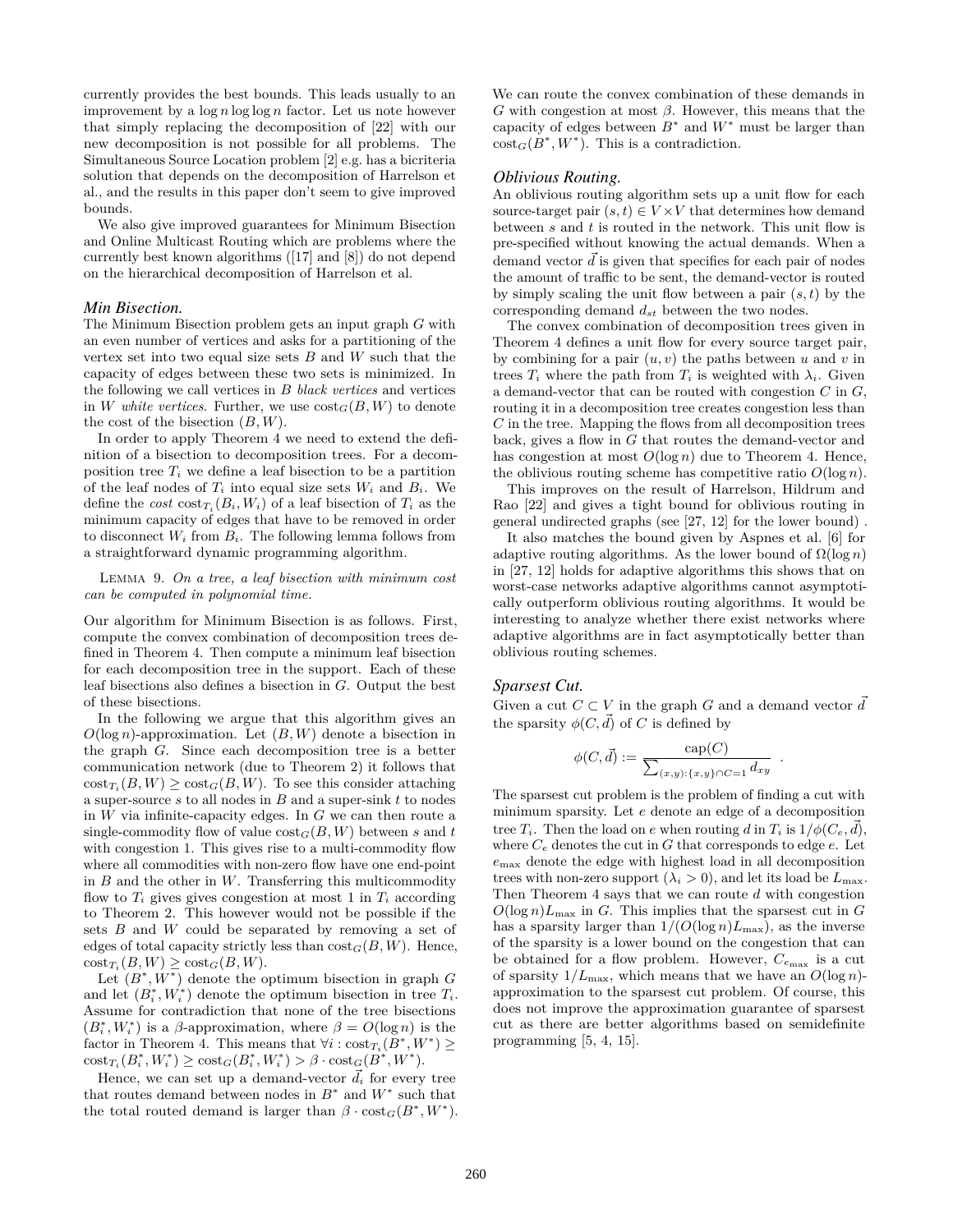## *Max concurrent flow-sparsest cut ratio.*

The above discussion also establishes a ratio of at most *O*(log *n*) between the throughput that can be obtained for a maximum concurrent flow problem, and the sparsest cut. Again this is not new (see [\[24,](#page-8-6) [7,](#page-7-19) [25\]](#page-8-7)) but it seems interesting that this ratio can be obtained while only looking at a restricted number of cuts. Only looking at the sparsest among all edges/cuts of decomposition trees that are in the support gives an upper bound on the throughput of the flow problem that is within  $O(\log n)$  of what can be achieved.

## *Multicast Routing.*

In the multicast-routing problem a routing request consists of a set of terminals instead of only two terminals as in standard routing. The above discussion about oblivious routing, sparsest cut, and maxflow mincut ratio also transfers to this setting. We obtain an  $O(\log n)$  competitive routing algorithm for the online multicast routing problem. To the best of our knowledge the currently best algorithm for this problem is due to Awerbuch and Azar [\[8\]](#page-7-15), and obtains a competitive ratio of  $O(\log^2 n)$ .

The existence of a maxflow mincut ratio of *O*(log *n*) for this problem was shown in [\[28\]](#page-8-8).

#### *Multicut.*

In [\[1\]](#page-7-7) the authors show how to apply [\[22\]](#page-7-4) to multicut problems. In the minimum multicut problem we are given a set of source target pairs and the task is to remove an edgeset with minimum capacity such that all source-target pairs are separated. Let  $C_{opt}(G)$  and  $C_{opt}(T_i)$  denote the cost of an optimum multicut in  $G$  and  $T_i$ , respectively. On trees there is a maxflow-mincut relation for the multicut problem. Let for a multicut instance  $MCF(G)$  and  $MCF(T_i)$  the maximum total flow that can be send between source target pairs in  $G$  and  $T_i$ , respectively. Garg et al. [\[20\]](#page-7-20) have shown that  $C_{opt}(T_i) \leq 2 \text{MCF}(T_i)$  holds for tree networks  $(MCF(G) \leq C_{opt}(G)$  holds for any network). Further, they show how to obtain a 2-approximation for the problem on trees. We can approximate the Minimum Multicut problem by the following randomized algorithm:

- select a random tree  $T_i$  with  $Pr[T_i]$  is chosen] =  $\lambda_i$ .
- *•* compute an approximation to the minimum multicut in  $T_i$ .

Let  $C_{\text{appr}}(T_i)$  denote the cost of the approximate solution in tree  $T_i$ . The expected cost of the above algorithm is

$$
\sum_{i} \lambda_{i} \cot_{\text{appr}}(T_{i}) \leq 2 \sum_{i} \lambda_{i} \cot_{\text{opt}}(T_{i})
$$
  

$$
\leq 4 \sum_{i} \lambda_{i} \mathrm{MCF}(T_{i}) .
$$

Let  $d_i$  denote a demand vector for  $T_i$  that can be routed with congestion one and ships  $MCF(T_i)$  of flow between sources and targets. According to [Theorem 4](#page-3-1) the demand vector  $\frac{1}{\delta} \sum_i \lambda_i \vec{d}_i$  can be routed in *G* with congestion one, where  $\delta = \tilde{O}(\log n)$  denotes the factor in [Theorem 4.](#page-3-1) This means that  $\delta \text{MCF}(G) \ge \sum_i \lambda_i \text{MCF}(T_i)$ . Plugging this into the above equation gives that the expected cost is bounded by  $O(\log n) \cdot \text{cost}_{\text{opt}}(G)$ . This means we get an  $O(\log n)$ approximation to minimum multicut. This matches the best approximation guarantees for minimum multicut ([\[19\]](#page-7-21)). The advantage of the tree technique is that it also works for the following extensions of the multicut problem.

## *Minimum k-multicut.*

In the *k*-multicut problem we are given a set of source target pairs, and the task is to remove an edge-set of minimum capacity that separates at least *k* of these pairs. Golovin et al. [\[21\]](#page-7-8) give an  $\frac{8}{3} + \epsilon$  approximation on trees and use [\[22\]](#page-7-4) to obtain an  $O(\log^2 n \log \log n)$ -approximation for general networks. Using the above randomized approach gives a randomized algorithm that has expected cost only  $O(\log n)$ times the optimum.

#### *Online Multicut.*

Alon et al. [\[1\]](#page-7-7) introduce an online version of the multicut problem. In this version the source-target pairs arrive one by one, and an online-algorithm has to remove edges separating the pairs without knowing future pairs that will appear. They demonstrate an *O*(*h*)-competitive algorithm for this problem for trees of height *h*. Since, all decomposition trees in the original decomposition [\[30\]](#page-8-0) are of height  $O(\log n)$  they can use this to to obtain a randomized algorithm for the Online Multicut Problem in general undirected graphs with competitive ratio  $O(\log^3 n \log \log n)$ .

If we want to improve on this result using the new decomposition technique we need to show an upper bound on the height of the decomposition tree. However, this is not true in general as sometimes the solution to the MCCT problem requires trees of large height. Albeit, it can be shown that if the total capacity of edges is polynomially bounded (where we scale the capacities such that the lowest capacity is one), then the MCCT-problems we generate allow a tree-solution with logarithmic height. This holds because of the following: Consider an MCCT-instance where the total requirement is bounded by a polynomial  $p(n)$  and the lowest requirement is 1. Without loss of generality we can re-scale the distances such that  $\sum_{e} r(e)d(e) = 1$ . Then we know that edges of length larger than 1 can be removed as they will not be used. We can contract edges of length smaller than  $\frac{1}{(n^2 p(n))}$ , since adding them afterwards only increases the cost of a given solution by  $\frac{1}{n}$  (which in relative terms makes for a very small factor). This is a problem instance for which all distances are within a polynomial factor of each other. Applying FRT to such an instance gives a decomposition tree with logarithmic height.

<span id="page-6-0"></span>This gives the following lemma.

Claim 10. *There is an algorithm for the Online Multicut Problem with competitive ratio*  $O(\log^2 n)$  *if edge-capacities are polynomially bounded.*

For the case that edge-capacities are not polynomially bounded one can use the following standard technique. First, partition all edges into classes such that the *k*-th class con- $\tanh E_k = \{e \in E \mid n^k \le c(e) \le n^{k+1}\}, k = 0, 1, 2 \ldots$  Then we generate for each  $E_k$  a graph  $G_k$ , as follows. We take the original graph  $G = (V, E)$ ; delete all edges for which  $c(e) \leq n^{k-2}$  and contract all edges for which  $c(e) \geq n^{k+1}$ . For a demand pair  $(u, v)$  we define its *threshold-capacity* as the maximum value *c* such that any cut between *u* and *v* contains an edge of at least *c*. We then *assign* (*u, v*) to the graph  $G_k$  such that  $c \in [n^k, n^{k+1}]$ . The following holds

- *•* Every graph *G<sup>k</sup>* has a polynomial ratio between minimum and maximum capacity.
- If a pair assigned to graph  $G_k$  is separated in  $G_k$ , then it is separated in the original graph if we additionally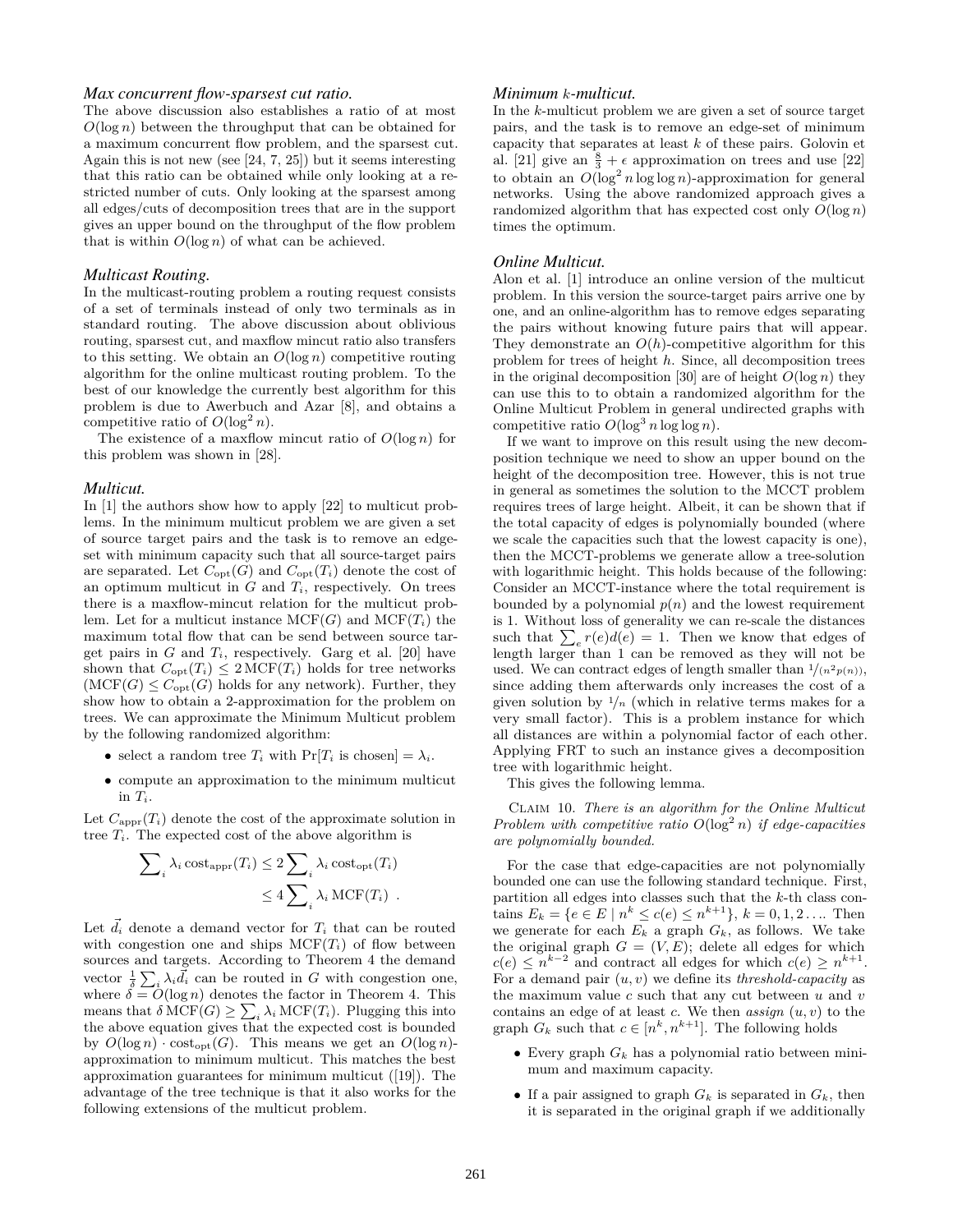remove all edges *e* with  $c(e) \leq n^{k-2}$  from the graph. Note that this only increases the cost for a cut by a factor of 2.

This gives rise to the following algorithm for the Online Multicut Problem. Given an input-pair, first determine the graph  $G_k$  it is assigned to. Delete all edges with  $c(e) \leq n^{k-2}$ and use the algorithm from [Claim 10](#page-6-0) to separate the pair in the graph  $G_k$ . The algorithm is  $O(\log n)$ -competitive since at any point there are only a constant number of graphs  $G_k$  that contain undeleted edges and have a node-pair assigned to them. Furthermore, by [Claim 10](#page-6-0) we are  $O(\log n)$ -competitive in each  $G_k$ . Altogether we get the following lemma

Lemma 11. *There is an algorithm for the Online Multicut Problem with competitive ratio*  $O(\log^2 n)$ *.* 

#### *Dynamic Data Management.*

In [\[27\]](#page-8-1) Maggs et al. introduce a dynamic data management problem where the goal is to minimize the congestion in the network. They develop tree algorithms for this problem and show how to use decomposition trees to obtain algorithm for the mesh. Using the new decomposition technique provided by [Theorem 4](#page-3-1) gives  $O(\log n)$ -competitive algorithms for this problem in general undirected graphs.

## Acknowledgement

The author would like to thank Anupam Gupta and Chandra Chekuri for useful discussions and suggestions for improving a preliminary version of this paper.

# 4. REFERENCES

- <span id="page-7-7"></span>[1] N. Alon, B. Awerbuch, Y. Azar, N. Buchbinder, and J. S. Naor. A general approach to online network optimization problems. In *Proceedings of the 15th ACM-SIAM Symposium on Discrete Algorithms (SODA)*, pages 577–586, 2004.
- <span id="page-7-6"></span>[2] K. Andreev, C. Garrod, B. M. Maggs, and A. Meyerson. Simultaneous source location. In *Proceedings of the 7th International Workshop on Approximation Algorithms for Combinatorial Optimization Problems (APPROX)*, pages 13–26, 2004.
- <span id="page-7-10"></span>[3] D. Applegate and E. Cohen. Making intra-domain routing robust to changing and uncertain traffic demands: Understanding fundamental tradeoffs. In *Proceedings of the ACM Symposium on Communications Architectures & Protocols (SIGCOMM)*, pages 313–324, 2003.
- <span id="page-7-17"></span>[4] S. Arora, J. Lee, and A. Naor. Euclidean distortion and the sparsest cut. In *Proceedings of the 37th ACM Symposium on Theory of Computing (STOC)*, pages 553–562, 2005.
- <span id="page-7-13"></span>[5] S. Arora, S. Rao, and U. Vazirani. Expander flows, geometric embeddings, and graph partitionings. In *Proceedings of the 36th ACM Symposium on Theory of Computing (STOC)*, pages 222–231, 2004.
- <span id="page-7-16"></span>[6] J. Aspnes, Y. Azar, A. Fiat, S. A. Plotkin, and O. Waarts. On-line routing of virtual circuits with applications to load balancing and machine scheduling. *Journal of the ACM*, 44(3):486–504, 1997. Also in *Proc. 25th STOC*, 1993, pp. 623–631.
- <span id="page-7-19"></span>[7] Y. Aumann and Y. Rabani. An *O*(log *k*) approximate min-cut max-flow theorem and approximation algorithm. *SIAM Journal on Computing*, 27(1):291–301, 1998.
- <span id="page-7-15"></span>[8] B. Awerbuch and Y. Azar. Competitive multicast routing. *Wireless Networks*, 1(1):107–114, 1995.
- <span id="page-7-9"></span>[9] Y. Azar, E. Cohen, A. Fiat, H. Kaplan, and H. Räcke. Optimal oblivious routing in polynomial time. In *Proceedings of the 35th ACM Symposium on Theory of Computing (STOC)*, pages 383–388, 2003.
- <span id="page-7-0"></span>[10] Y. Bartal. Probabilistic approximations of metric spaces and its algorithmic applications. In *Proceedings of the 37th IEEE Symposium on Foundations of Computer Science (FOCS)*, pages 184–193, 1996.
- <span id="page-7-1"></span>[11] Y. Bartal. On approximating arbitrary metrics by tree metrics. In *Proceedings of the 30th ACM Symposium on Theory of Computing (STOC)*, pages 161–168, 1998.
- <span id="page-7-12"></span>[12] Y. Bartal and S. Leonardi. On-line routing in all-optical networks. *Theoretical Computer Science*, 221(1-2):19–39, 1999. Also in *Proc. 24th ICALP*, 1997, pp. 516–526.
- <span id="page-7-11"></span>[13] M. Bienkowski, M. Korzeniowski, and H. Räcke. A practical algorithm for constructing oblivious routing schemes. In *Proceedings of the 15th ACM Symposium on Parallelism in Algorithms and Architectures (SPAA)*, pages 24–33, 2003.
- <span id="page-7-2"></span>[14] M. Charikar, C. Chekuri, A. Goel, S. Guha, and S. A. Plotkin. Approximating a finite metric by a small number of tree metrics. In *Proceedings of the 39th IEEE Symposium on Foundations of Computer Science (FOCS)*, pages 379–388, 1998.
- <span id="page-7-18"></span>[15] S. Chawla, A. Gupta, and H. Räcke. An improved approximation to sparsest cut. In *Proceedings of the 16th ACM-SIAM Symposium on Discrete Algorithms (SODA)*, pages 102–111, 2005.
- <span id="page-7-3"></span>[16] J. Fakcharoenphol, S. B. Rao, and K. Talwar. A tight bound on approximating arbitrary metrics by tree metrics. In *Proceedings of the 35th ACM Symposium on Theory of Computing (STOC)*, pages 448–455, 2003.
- <span id="page-7-5"></span>[17] U. Feige and R. Krauthgamer. A polylogarithmic approximation of the minimum bisection. *SIAM Review*, 48(1):99–130, 2006. Also in *Proc. 41st FOCS*, 2000, pp. 105–115 and in SICOMP 31:(4):1090–1118, 2002.
- <span id="page-7-14"></span>[18] N. Garg and J. Könemann. Faster and simpler algorithms for multicommodity flow and other fractional packing problems. In *Proceedings of the 39th IEEE Symposium on Foundations of Computer Science (FOCS)*, pages 300–309, 1998.
- <span id="page-7-21"></span>[19] N. Garg, V. V. Vazirani, and M. Yannakakis. Approximate max-flow min-(multi)cut theorems and their applications. *SIAM Journal on Computing*, 25(2):235–251, 1996.
- <span id="page-7-20"></span>[20] N. Garg, V. V. Vazirani, and M. Yannakakis. Primal-dual approximation algorithms for integral flow and multicut in trees. *Algorithmica*, 18(1):3–20, 1997.
- <span id="page-7-8"></span>[21] D. Golovin, V. Nagarajan, and M. Singh. Approximating the *k*-multicut problem. In *Proceedings of the 17th ACM-SIAM Symposium on Discrete Algorithms (SODA)*, pages 621–630, 2006.
- <span id="page-7-4"></span>[22] C. Harrelson, K. Hildrum, and S. B. Rao. A polynomial-time tree decomposition to minimize congestion. In *Proceedings of the 15th ACM Symposium*